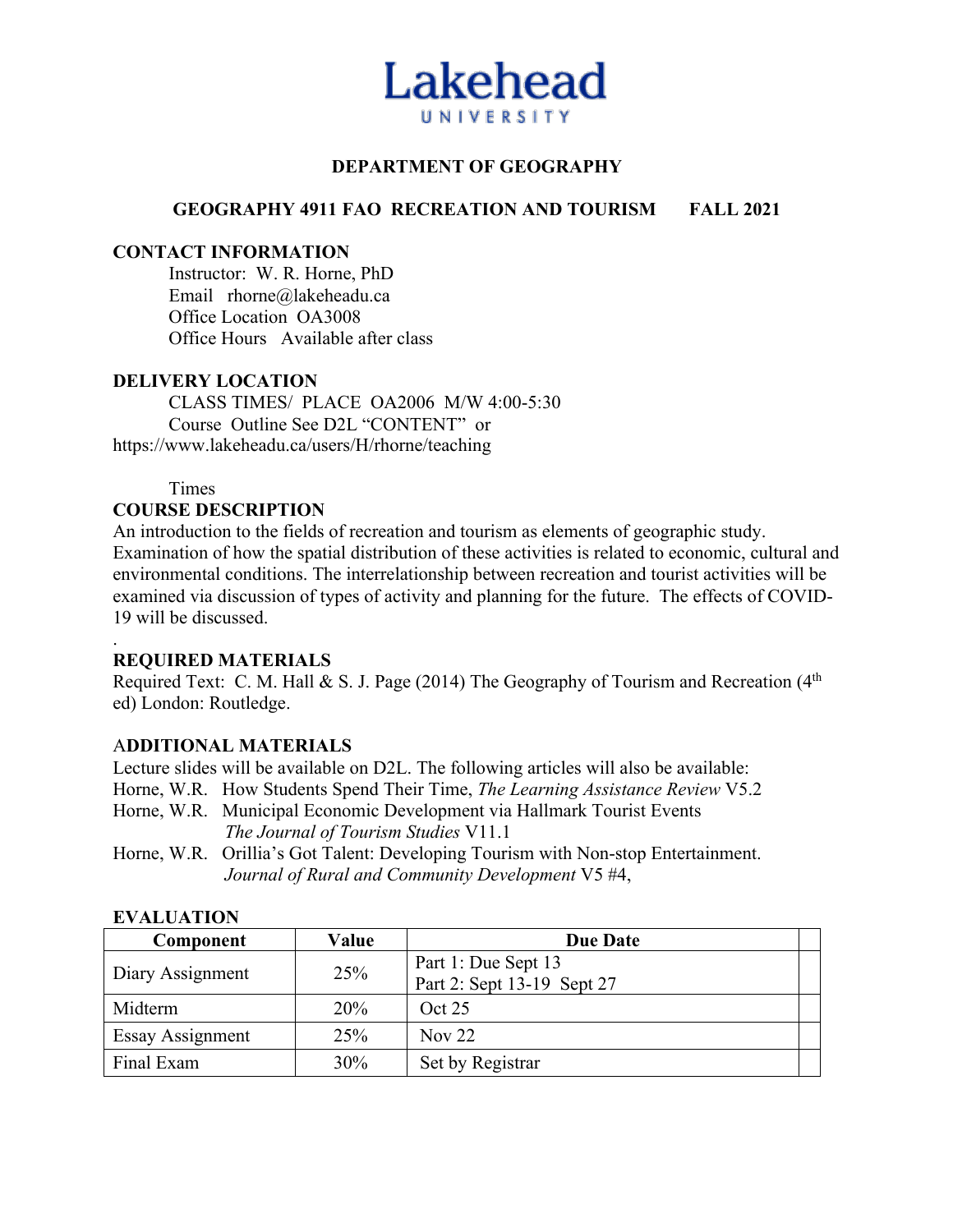## **COURSE POLICIES**

Attendance is expected.

Requests for late submission must be made BEFORE the due date

Penalty for, late submissions 10% unless medical or compassionate grounds arranged before due date.

EXAM must be written on date scheduled.

## **Assignments:**

Assignments are due in class on the date specified. Instructions will be posted on D2L well in advance of due dates.

ASSIGNMENT ONE PART ONE DUE MONDAY KEEP A COPY FOR YOURSELF

**Estimate** how your 168 hours in the next week will be filled using the categories presented in lecture One.

Prepare a report (table and any explanatory notes) and email to  $r$ horne $@$ lakeheadu.ca Use your Lakehead email service so it can be returned to you. Do not use D2L mail.

DUE by MONDAY value  $5\%$ 

• ASSIGNMENT 1 PART TWO

During the week September 13 -19 Keep a diary in which you record in 15 minute intervals the main activity you are doing.

Start with basic categories Maintenance, Work, Leisure and then add appropriate subcategories such as eating, sleeping, lecture, study, part time job, travel, watch t.v. or video, hiking, cycling, visit attraction, etc. e.g.

- Sunday
- 12:00AM 12-:15AM LeisureTravel home
- 12:15-12:30 Maintenance snack
- 12:30-12:45 Maintenance sleep
- $12:45:1:00$  " "
	- continued
- 7:15-7:30 Maintenance breakfast
- 7:30-9:30 Leisure Watch t.v. Sports
- After you have completed your diary write a report evaluating how you spend your time with emphasis on use of leisure time and compare your results to your prediction from last week.

Submit all of the materials as a single file by **September 27** Value 20%

# ASSIGNMENT 2 DUE NOVEMBER 22

"The availability of Recreation facilities in (place of your choice)" Write 1,000 to 1200 words on the types and location of recreation facilities (supply) in the municipality of your choice. Relate the provision to what you have learned about recreation supply and evaluate if the community supplies an adequate number of facilities given its population and/or area. Identify things which might be missing, poorly located, in poor condition, or underused and those areas where the provision is adequate or even excellent. You may use maps and photographs to support your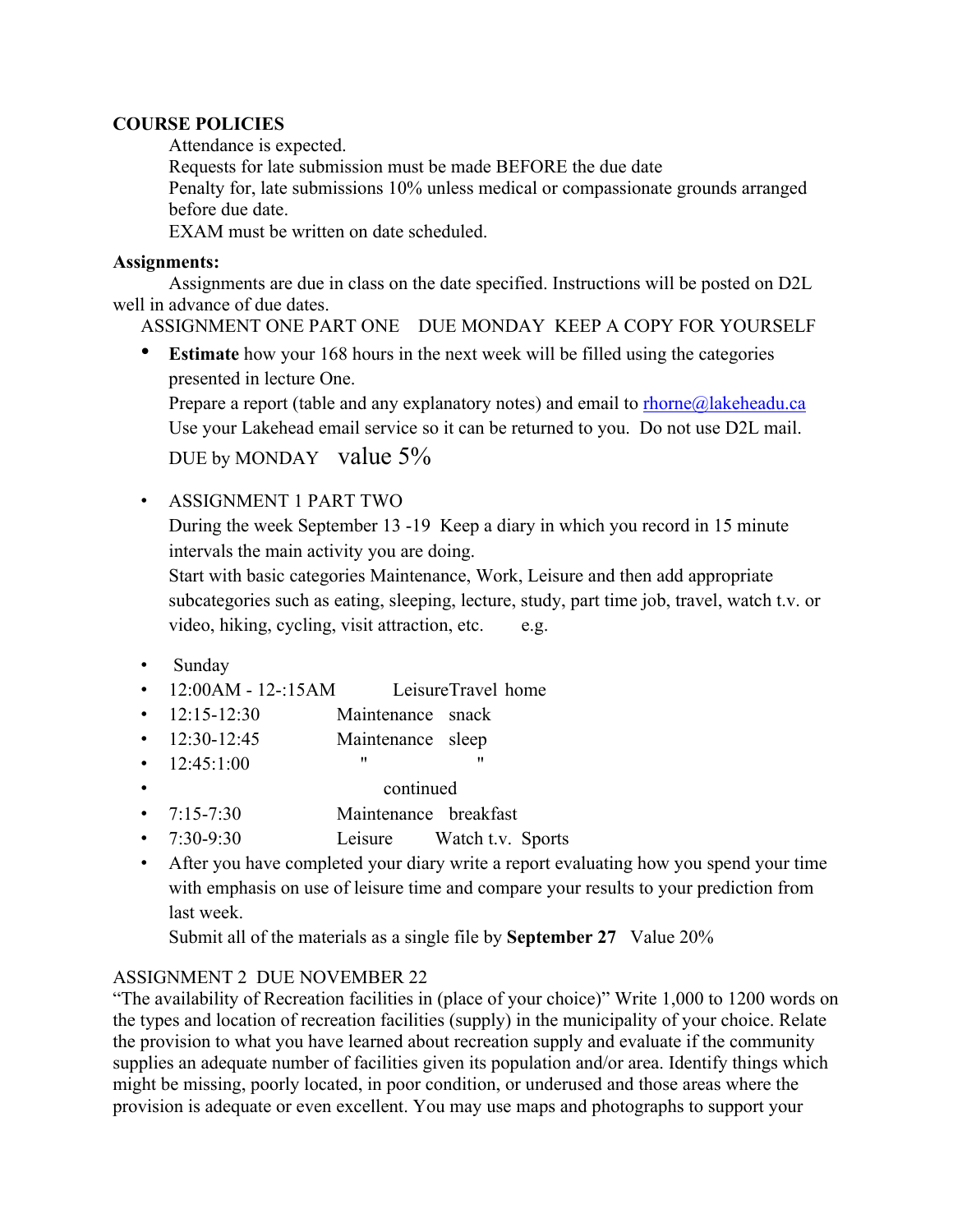evaluation. If you can not visit the places in person, you can use promotional publications, city web sites and Google to help you. Reference sources.

**MIDTERM & EXAM:** A short answer test done in class Exam time place set by registrar

### **MISSED EXAMS**

Make-up examinations will only be given with written documentation from a healthcare practitioner using the official Student Health Certificate, available at https://www.lakeheadu.ca/studentcentral/exams-grades/missed-exam-medical-personal Final examinations run from Dec 10th -21st inclusive. **There will be no rescheduling of examinations to accommodate holiday travel or extracurricular activities. No one will be allowed to write examinations prior to the scheduled date. DO NOT PLAN YOUR VACATION BEFORE EXAM DATES ARE POSTED**

#### **GRADING SCHEME**

| $A+$ | 90 to 100%   | Outstanding understanding of the course concepts including                      |  |
|------|--------------|---------------------------------------------------------------------------------|--|
| A    | 80 to 89%    | integration of materials and ideas, ability to apply knowledge to<br>situations |  |
| B    | 70 to 79%    | Above average to excellent knowledge, ability to apply knowledge                |  |
|      |              | to situations                                                                   |  |
|      | 60 to $69\%$ | Satisfactory knowledge including ability to recognise and apply                 |  |
|      |              | major course concepts, and to progress to next level of course                  |  |
|      | 50 to 59%    | Some grasp of course concepts; will likely encounter difficulty with            |  |
|      |              | higher levels                                                                   |  |
| E    | 40 to $49\%$ | Failed to meet minimum requirements of the course                               |  |
| F    | 1 to $39\%$  | Failure                                                                         |  |

**See How to Write an A Essay in D2L under "Content"**

**Continued……**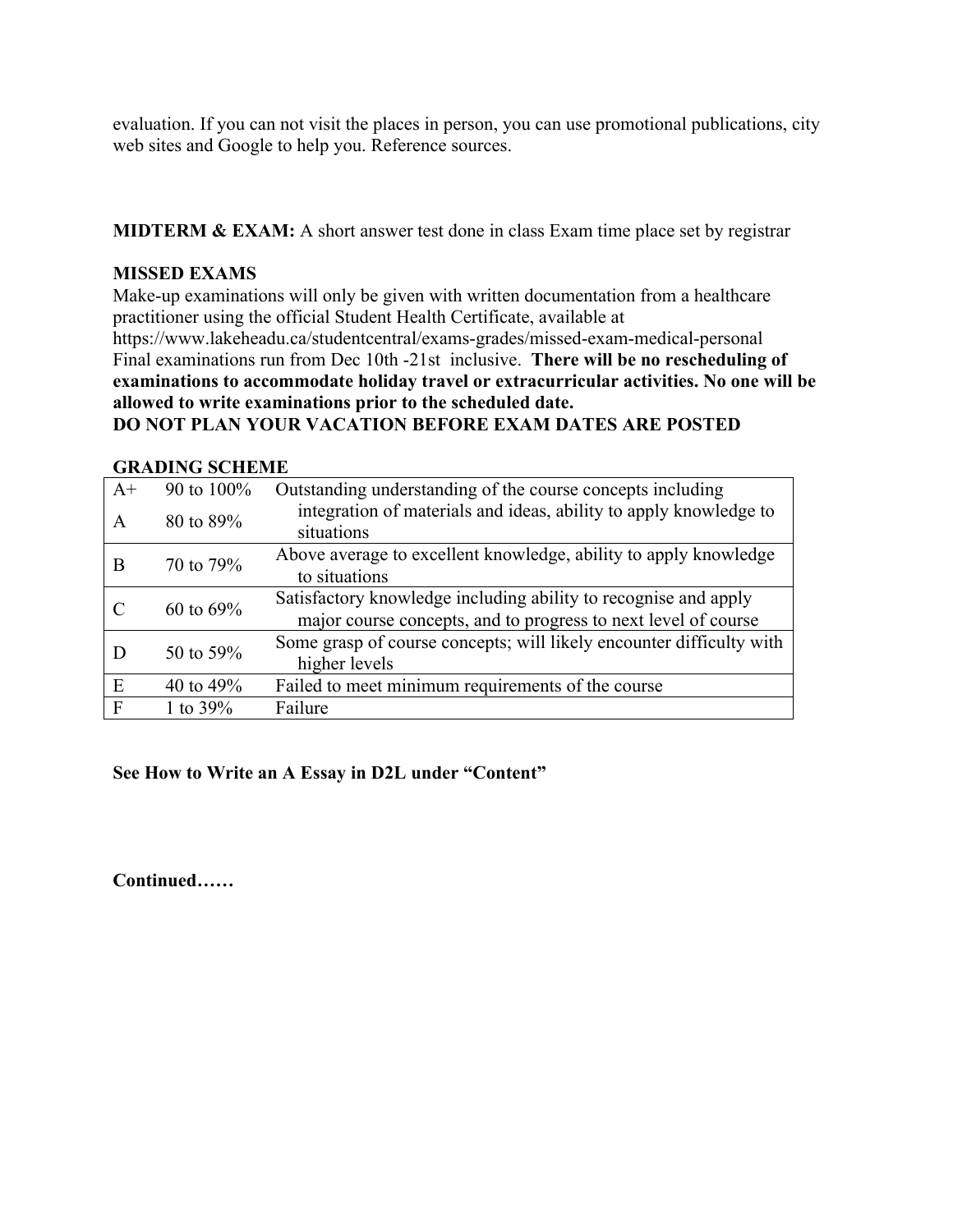# **COURSE SCHEDULE**

| Week           | Date                   | Topic                                                                            | <b>READING</b>                               |
|----------------|------------------------|----------------------------------------------------------------------------------|----------------------------------------------|
| 1              | Sept8                  | Introduction                                                                     | TEXT Chapter 1                               |
| $\overline{2}$ | 13/15                  | <b>Demand Factors</b>                                                            | Assignment 1 Part 1<br>Chp <sub>2</sub>      |
| 3              | 20/22                  | continued                                                                        |                                              |
| $\overline{4}$ | 27/29                  | <b>Supply Factors</b>                                                            | Chp 3 Assignment 1 Part $2 \& 3$             |
| 5              | Oct $4/6$              | continued                                                                        |                                              |
|                | Oct 11/15              | Reading Week                                                                     |                                              |
| 6              | 18/20                  | <b>Impact Factors</b>                                                            | Chp <sub>4</sub>                             |
| $\tau$         | 25/27                  | Midterm<br>Urban recreation and tourism                                          | Midterm 25 <sup>th</sup><br>Chp <sub>5</sub> |
| 8              | Nov $1/3$              | Urban recreation and tourism<br>Rural recreation and tourism                     | Chp 6<br>Withdrawal deadline Nov 3           |
| 9              | 8/10                   | Rural recreation and tourism<br>Wilderness and Parks recreation/tourism          | Chp 7                                        |
| 10             | 15/17                  | Wilderness and Parks recreation/tourism<br>Coastal and Marine Recreation/Tourism | Chp8                                         |
| 11             | 22/24                  | Coastal and Marine Recreation/Tourism<br>Recreation and Tourism Planning         | Chp 9 Assignment due 22nd                    |
| 12             | <b>Nov</b><br>29/Dec 1 | Recreation and Tourism Planning<br><b>Future Prospects</b>                       | Chp10                                        |
| 13             | Dec 6                  | Review                                                                           | Final Exam set by Registrar                  |

# **NOTE: Any important announcements, including changes in due dates will be announced in-class and sent to your University email account**

# **GENERAL REGULATIONS**

**Course Policies**

• Communications with me should be via email and a response should be given within 12 hours. Use you university email address and send via university email to rhorne@lakeheadu.ca.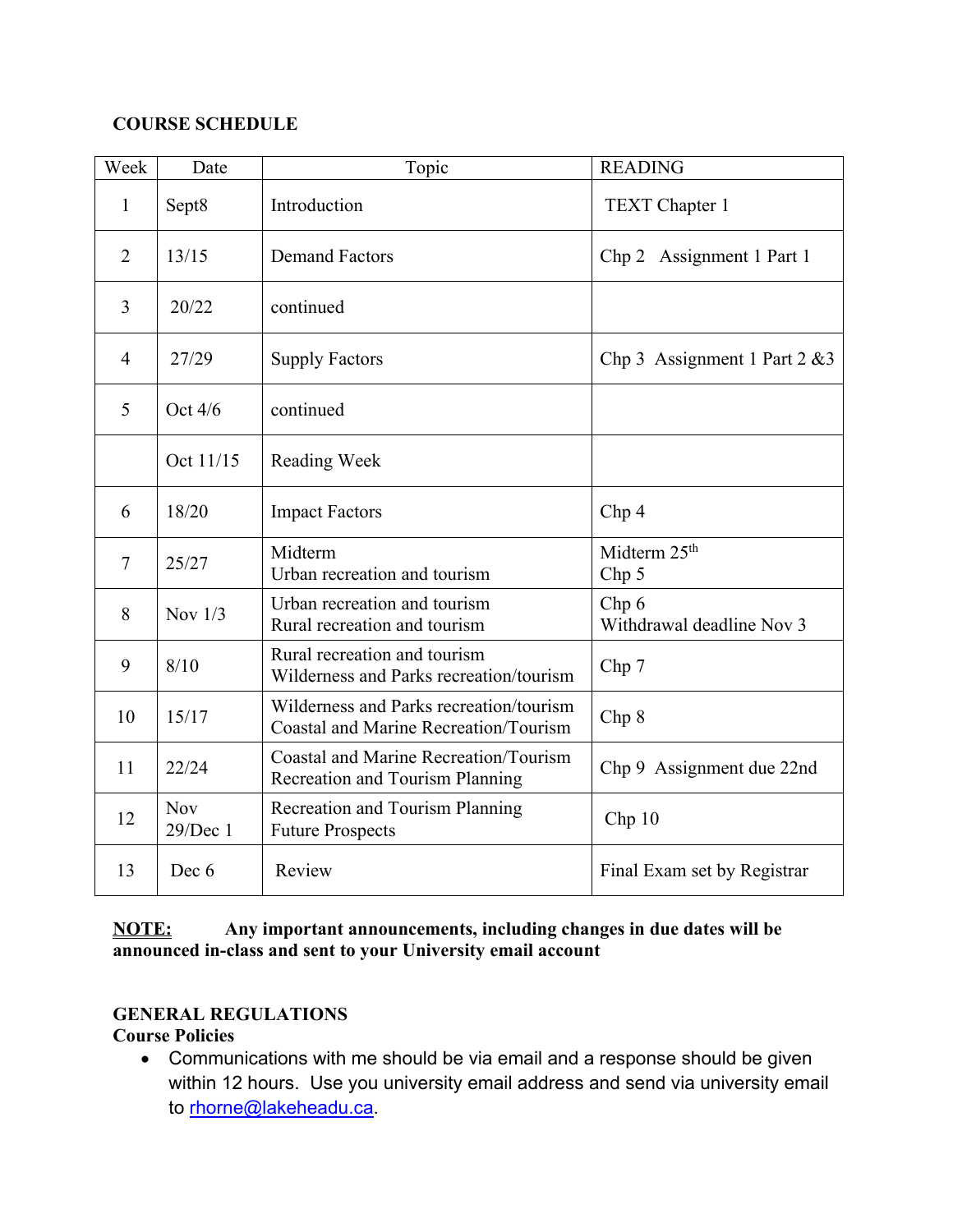• Students are expected to follow the behavioral standards referenced in the Student Code of Conduct - Academic Integrity)

Academic Integrity Statement: I understand and agree that:

(1) Unless otherwise allowed by the course instructor, I must complete the assignments in this course without the assistance of anyone else.

(2) Unless otherwise allowed by the course instructor, I must not access any sources or materials (in print, online, or in any other way) to complete any course exam.

I further understand and agree that, if I violate either of these two rules, or if I provide any false or misleading information about my completion of course assignments or exams, I may be prosecuted under the Lakehead University Student Code of Conduct – Academic Integrity, which requires students to act ethically and with integrity in academic matters and to demonstrate behaviours that support the University's academic values.

# **Copyright**

Students should be aware that all instructional, reference, and administrative materials prepared for this course are protected in their entirety by copyright. Students are expected to comply with this copyright by only accessing and using the course materials for personal educational use related to the course, and that the materials cannot be shared in any way, without the written authorization of the course instructor. If this copyright is infringed in anyway, students may be prosecuted under the Lakehead University Student Code of Conduct – Academic Integrity, which requires students to act ethically and with integrity in academic matters and to demonstrate behaviours that support the University's academic values

• (2) I am not permitted to download, copy, or store (in any medium) any text, image, or sound component of the course materials for any other purpose whatsoever, or to forward or share, transmit, broadcast, show, post or play in public, adapt, or change in any way any text, image, or sound component of the course materials, except as expressly authorized, and only to the extent authorized, in writing, by the course instructor."

## **Regulations**

It is the responsibility of each student registered at Lakehead University to be familiar with, and comply with all the terms, requirements, regulations, policies and conditions in the Lakehead University Academic Calendar. This includes, but is not limited to, Academic Program Requirements, Academic Schedule of Dates, University and Faculty/School Policies and Regulations and the Fees and Refund Policies and Schedules (Lakehead University Regulations webpage, 2020-21).

**Supports for Students** – there are many resources available to support students. These include but are not limited to: